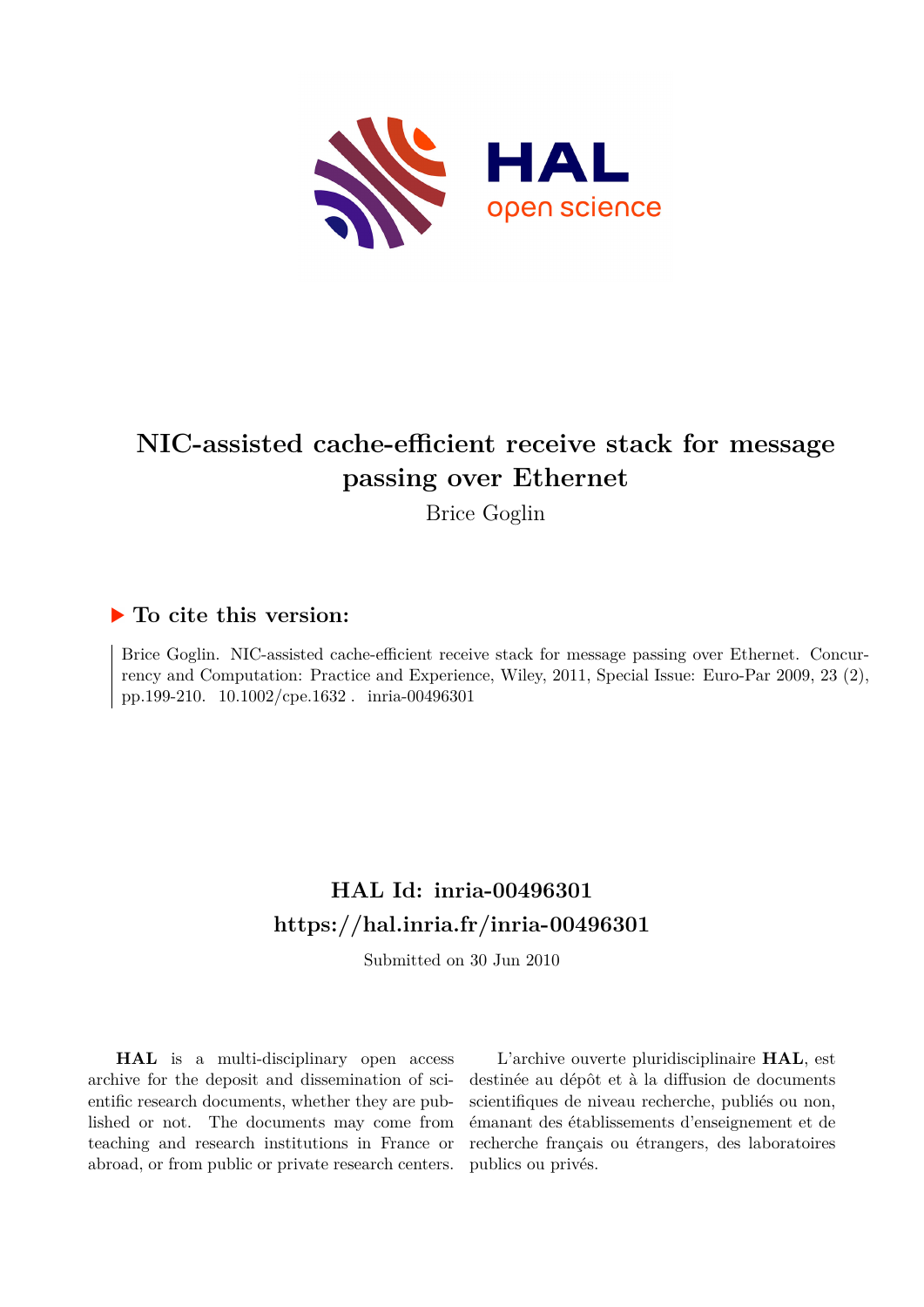CONCURRENCY AND COMPUTATION: PRACTICE AND EXPERIENCE *Concurrency Computat.: Pract. Exper.* 2010; :1–15 *Prepared using* cpeauth.cls *[Version: 2002/09/19 v2.02]*

# NIC-assisted cache-efficient receive stack for message passing over Ethernet

Brice Goglin

INRIA Bordeaux - Sud-Ouest 351, cours de la Libération F-33405 Talence cedex – France



#### SUMMARY

High-speed networking in clusters usually relies on advanced hardware features in the NICs, such as zero-copy capability. Open-MX is a high-performance message passing stack tailored for regular Ethernet hardware without such capabilities. We present the addition of a multiqueue support in the Open-MX receive stack so that all incoming packets for the same process are handled on the same core. We then introduce the idea of binding the target end process near its dedicated receive queue. This model leads to a more cache-efficient receive stack for Open-MX. It also proves that very simple and stateless hardware features may have a significant impact on message passing performance over Ethernet. The implementation of this model in a firmware reveals that it may not be as efficient as some manually tuned micro-benchmarks. But our multiqueue receive stack generally performs better than the original single queue stack, especially on large communication patterns where multiple processes are involved and manual binding is difficult.

key words: High-speed networking; Cache; MPI; Ethernet; Multiqueue; Binding

#### 1. INTRODUCTION

The emergence of 10-gigabit/s ETHERNET hardware raised the questions of when and how the long-awaited convergence with high-speed networks will become a reality. ETHERNET now appears as an interesting networking layer within local area networks for various protocols such as FCoE [7]. Meanwhile, several network vendors that previously focused on highperformance computing added interoperability with ETHERNET to their hardware, such as Mellanox ConnectX [6] or Myricom Myri-10G [17]. However, these technologies still require dedicated interfaces in the nodes. The gap between these advanced NICs and regular ETHERNET NICs remains substantial. It brings the question of which hardware feature will become legacy once the actual convergence will be reached.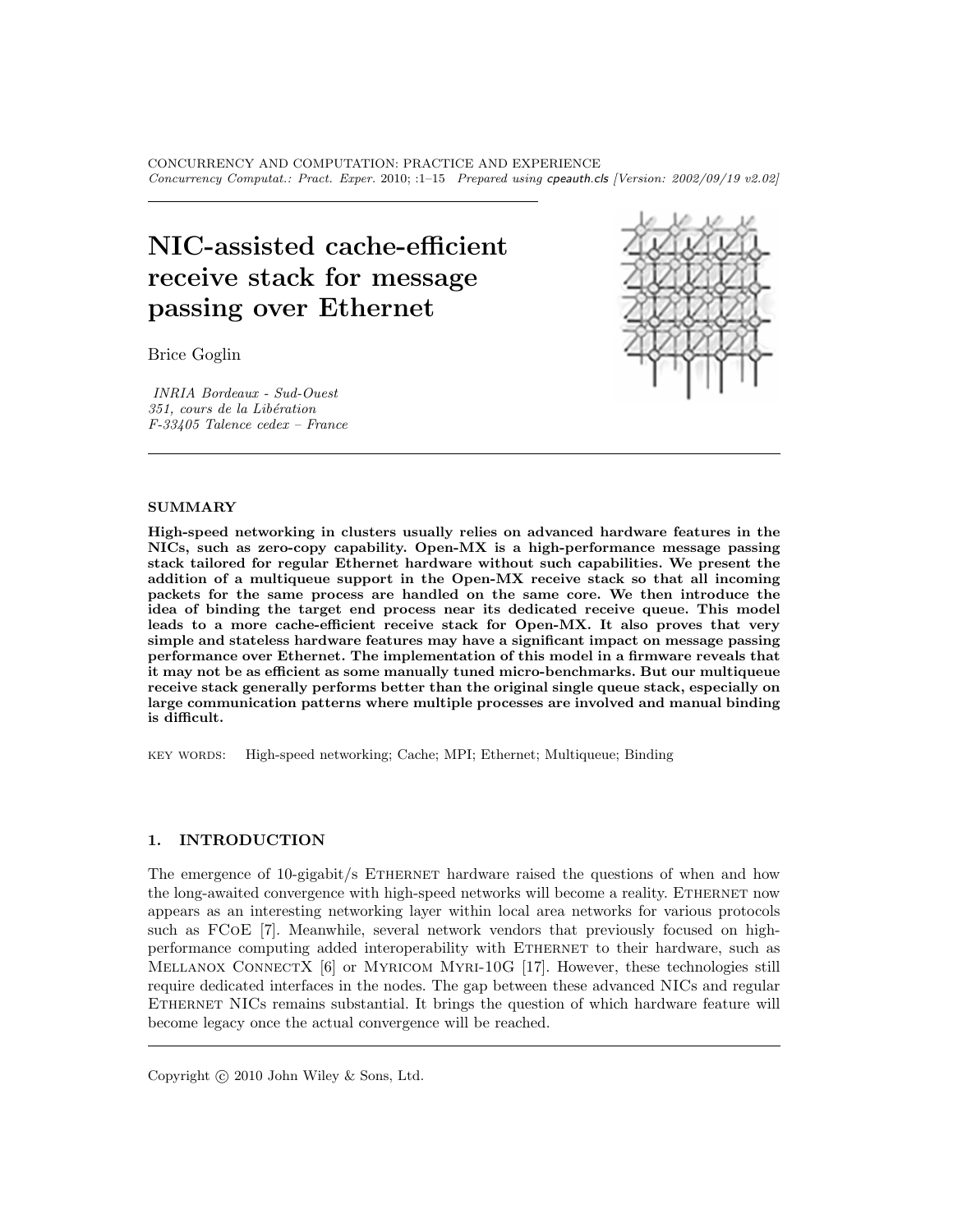### 2 B. GOGLIN



Several research works were carried out in the context of high-performance message passing over Ethernet as a way to improve the overall parallel computing performance without requiring expensive networking hardware. GAMMA [5] or EMP [22] only work on a limited spectrum of hardware since they use modified drivers or hardware. Our Open-MX [10] stack is another message passing model implemented on top of the ETHERNET software layer of the LINUX kernel. It offers high-performance communication over any generic ETHERNET hardware using the wire specifications and the application programming interface of *Myrinet* Express [18]. However, like QMP [3] and PM [23] (or any other software-based message passing), being compatible with any legacy Ethernet NICs also means that Open-MX suffers from limited hardware features. For instance, it has to work around the inability to perform zero-copy receive by offloading memory copy on INTEL  $I/O$  Acceleration Technology  $(I/OAT)$  [11].

We propose to improve the cache-efficiency of the receive side of ETHERNET-based message passing by extending the hardware IP multiqueue support to filter Open-MX packets as well. Such a stateless feature requires very little computing power and software support compared to the existing complex and stateful features such as zero-copy or TOE (*TCP Offload Engine*). Parallelizing the stack is known to be important on modern machines [24]. We are looking at it in the context of binding the whole packet processing to the same core, from the bottom interrupt handler up to the application.

This paper is an extended revision of [12] organized as follows. We present Open-MX, its possible cache-inefficiency problems, related works and our motivations in Section 2. Section 3 describes our proposal to combine the multiqueue extension in the Myri-10G firmware and its corresponding support in Open-MX so as to we build an automatic binding facility for both the receive handler in the driver and the target application. Section 4 presents a performance evaluation which shows that our model achieves satisfying performance for microbenchmarks, reduces the overall cache miss rate, and improves performance in the case of large communication patterns.

# 2. BACKGROUND AND MOTIVATIONS

In this section, we briefly describe the OPEN-MX stack and how the cache is involved on the receive side. We then present previous works on the cache efficiency of high-performance networking stacks. We finally detail our motivation to add some Open-MX specific support in the NIC and our objectives with this implementation.

#### 2.1. Cache Efficiency Issues in the Open-MX Stack

The Open-MX stack<sup>∗</sup> aims at providing high-performance message passing over any generic ETHERNET hardware. First, it bypasses the usual  $TCP/IP$  stack so as to exploit the networking

*Prepared using* cpeauth.cls

<sup>∗</sup>Available for download at http://open-mx.org.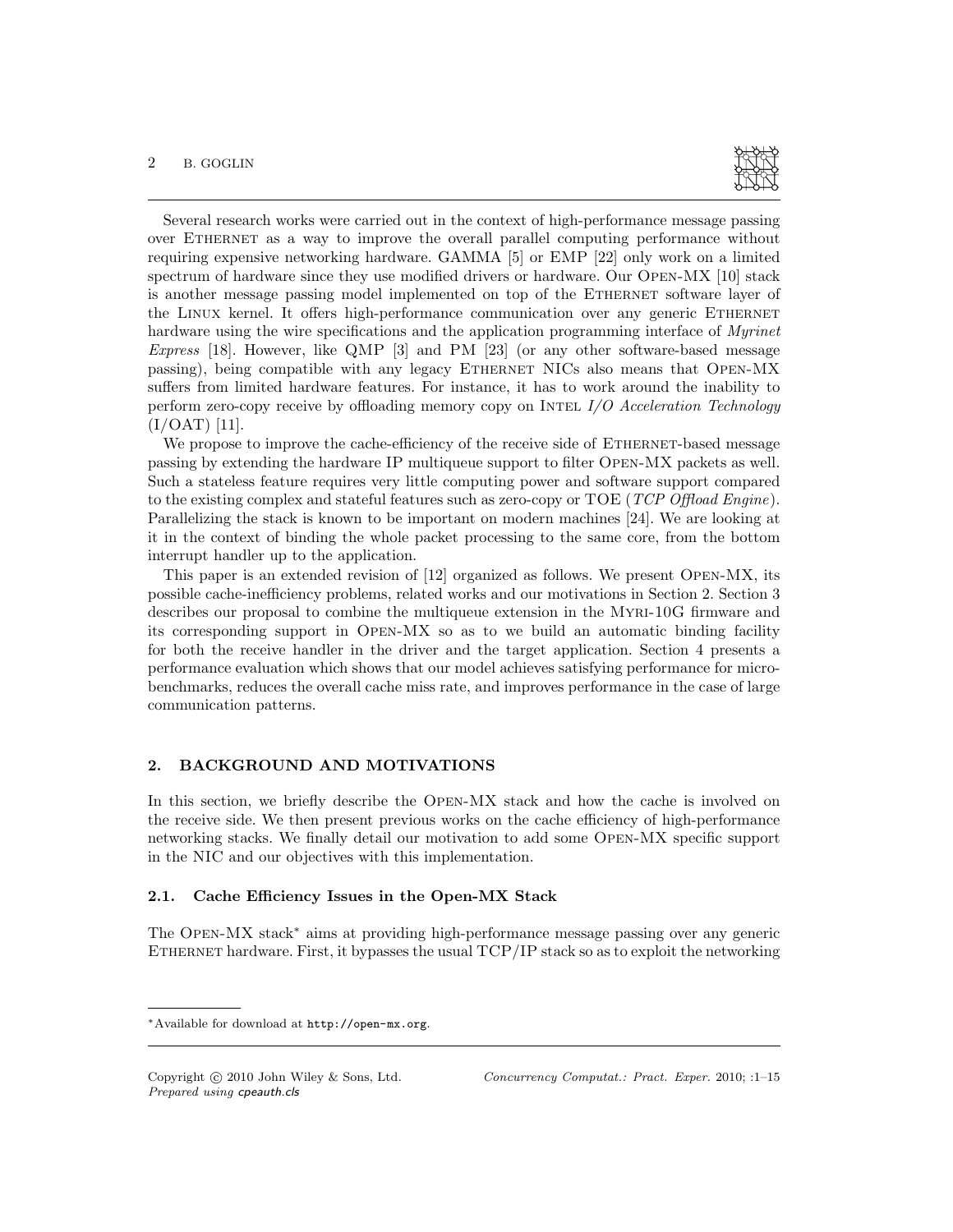



Figure 1. Design of the native MX and generic Open-MX software stacks.

hardware directly without suffering from the overhead of features that are not that useful in clusters, such as congestion control. It then exposes the Myrinet Express API (MX) [18] to user-space applications so that many existing middleware projects such as Open MPI [9] or PVFS2 [20] run successfully unmodified on top of it. Open-MX is also interoperable with hosts running the native MX stack over ETHERNET (MXOE). This wire compatibility is a key feature of Open-MX. It is under experimentation at Argonne National Laboratory to provide a PVFS2 transport layer between BlueGene/P compute and storage nodes. The compute nodes running OPEN-MX are connected through a BROADCOM 10-gigabit ETHERNET interface to storage nodes with a Myri-10G interface running the native MXoE stack.

To achieve these goals, Open-MX was first designed as an emulated MX firmware in a Linux kernel module [10]. This way, legacy applications built for MX benefit from the same abilities without needing the MYRICOM hardware or the native MX software stack (see Figure 1). However, the features that are usually implemented in the hardware of high-speed networks are obviously prone to performance issues when emulated in software. Indeed, portability to any Ethernet hardware requires the use of a common very simple low-level programming interface to access drivers and NICs.

The inability of generic NICs to implement advanced mechanims such as zero-copy data transfer leads to many possible cache efficiency issues. Reducing cache effects in the Open-MX stack requires to ensure that data structures are not used concurrently by multiple cores. Since the send side is mostly driven by the application, the whole send stack is executed by the same core. The receive side is however much more complex. As any other ETHERNET-based receive stack, Open-MX processes incoming packets in its Receive handler which is invoked when the ETHERNET NIC raises an interrupt. The receive handler first acquires the descriptor of the communication channel  $(endpoint)$ . Then, if the packet is part of a *eager* message (i.e.  $\leq$  32 kB), the data and corresponding event are written into a ring shared with the user-space library. Finally, the library will copy the data back to the application buffers (see Figure 2).

If the packet is part of a large message (after a rendezvous), the corresponding Pull handle is acquired and updated. Then, the data is copied into the associated receive buffer (Figure 2). An event is raised at the user-space level only when the last packet is received. This copy may be offloaded to INTEL  $I/O$  Acceleration Technology (I/OAT) DMA engine hardware if available [11].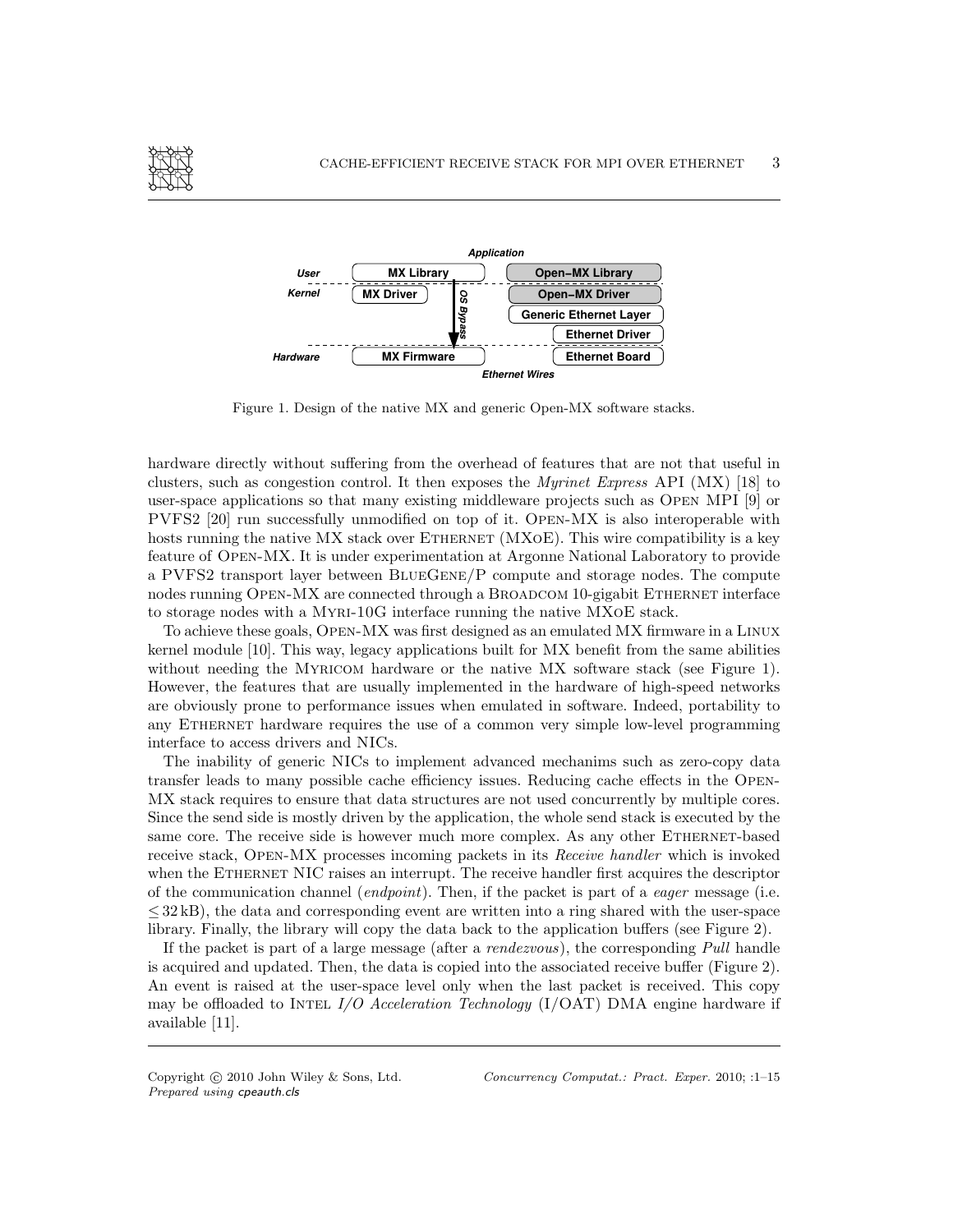



Figure 2. Resource accesses and data transfers along the Open-MX receive stack.

The current Open-MX receive stack will most of the times receive IRQ (Interrupt ReQuest) from all cores since the hardware chipset usually distributes them in a round-robin manner (as depicted by Figure 3(a) later). Having different cores access shared resources causes cache-lines bounces between these cores. It explains why processing all packets for the same endpoint on the same core will improve the cache-efficiency: Having a single core access the endpoint structure or shared ring in the driver leads to no more cache-line bounces and no more concurrent accesses to these shared resources. Additionally, all eager packets will also benefit from having the user-space library run on the same core since a shared ring is involved.

Large messages (Pull packets) will also benefit from having their handles accessed by a single core. This is actually guaranteed by the fact that each handle is used by a single endpoint. Moreover, running the application on the same core will reduce cache effects when accessing the received data (except if the copy was offloaded to the  $I/OAT$  hardware which bypasses the cache).

In the end, all incoming Open-MX packets have to be processed in the operating system on any of the cores and then passed to user-space where the application probably runs on another core. Cache efficiency thus suffers from concurrent accesses in the operating system and between the driver and the user-space application.

### 2.2. Related Works

Proper use of caches may have a critical impact on performance. Many research works have been carried out to improve cache efficiency of high performance computing, from cache oblivious algorithms [8] up to low-level hardware improvements. Networking communications are also subject to cache efficiency problems as explained in the previous section, but the actual issues highly depend on the hardware features and software implementation.

High-performance communication in clusters heavily relies on specific features provided by the networking hardware, such as MELLANOX CONNECTX  $[6]$  or MYRICOM MYRI-10G  $[17]$ . The most famous hardware feature for HPC remains zero-copy support. It has also been added to some Ethernet-based message passing stacks, for instance by relying on RDMA-enabled hardware and drivers, such as EMP [22] or recently iWARP [21]. This strategy achieves a high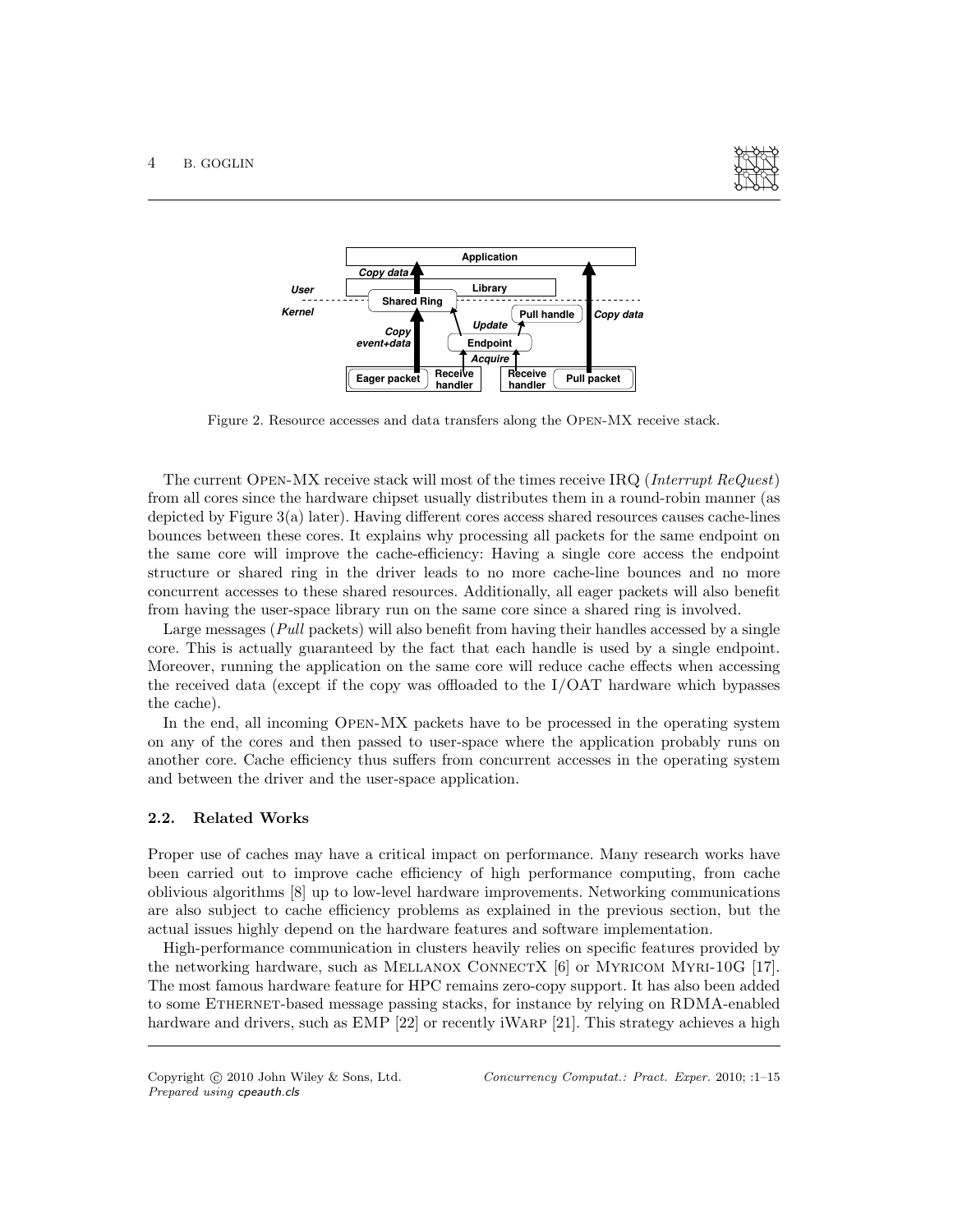

throughput for large messages. But it requires complex modifications of the operating system (since the application must be able to provide receive buffers to the NIC) and of the NIC (which decides which buffer should be used when a new packet arrives). High-speed networks do not suffer from many cache-related problems since events and data are directly deposited in the user-space application context without any intermediate cache-polluting copy. Regular ETHERNET hardware do not benefit from such a model, it only offers an interrupt-driven model. The host operating system processes incoming packets only when the NIC raises an interrupt. It then passes them to the user-space application. This mechanism prevents applications from directly polling the NIC for incoming packets. And it implies cache-line bounces unless the operating system stack and application are carefully bound to the same processor.

Several research projects specifically did target high-performance message passing over ETHERNET in the past. The most popular one is GAMMA [5] which only works on a limited hardware range since it uses a modified driver which does not support regular TCP/IP anymore. MULTIEDGE [16] uses a similar design on recent 1- and 10-gigabit hardware and thus achieves good bandwidth, but yields quite high latency levels. EMP [22] goes even further by modifying the firmware of some programmable boards to achieve better performance. Such software or hardware modifications may reduce cache-efficiency issues thanks to reduced memory copy requirements or application-directed polling. However, such implementations do not support regular hardware and software stacks. OPEN-MX relies on the generic ETHERNET layer of Linux and thus may use any hardware. It may also coexist with the TCP/IP stack that is still often used for administration or storage purposes.

MPI/QMP [3] uses a Open-MX-like model, based on M-VIA, to achieve large bandwidth over multiple regular Ethernet links. PM/Ethernet-HXB [23] offers a similar design and supports trunked ETHERNET connections. They both achieve interesting performance levels thanks to multiple underlying ETHERNET connections, but are not designed for single high-performance connections such as MYRI-10G. OPEN-MX is designed to efficiently use modern ETHERNET hardware. It does require the aggregation of multiple links to achieve highperformance, but it may also transparently use a trunked connection to aggregate multiple links if desired. However, in the end, all these software implementations suffer from similar cache problems due to similar paths for events and data from the NIC up to the application: The operating system processes packets on different cores and then passes them to the application running on likely yet another core.

An interesting way to avoid cache-polluting memory copies is to use virtual memory tricks to remap the source buffer in the target virtual address space. Such a strategy has been studied for a long time to offer zero-copy socket implementations [4] and more recently for ETHERNETbased message passing [19]. However, even if memory copies are avoided, cache pressure remains high since remapping requires cache flushing. Also, careful binding of the operating system stack and of the application is still required so as to avoid cacheline bounces between the processing components along the receive stack. Moreover, this strategy has multiple cornercases caused by modern operating systems heavily relying on multiple page states, pages being shared, miss-alignment, or memory pinning. It makes remapping technically difficult and expensive in many cases while this idea was indeed very interesting for performance and CPU load reduction purposes.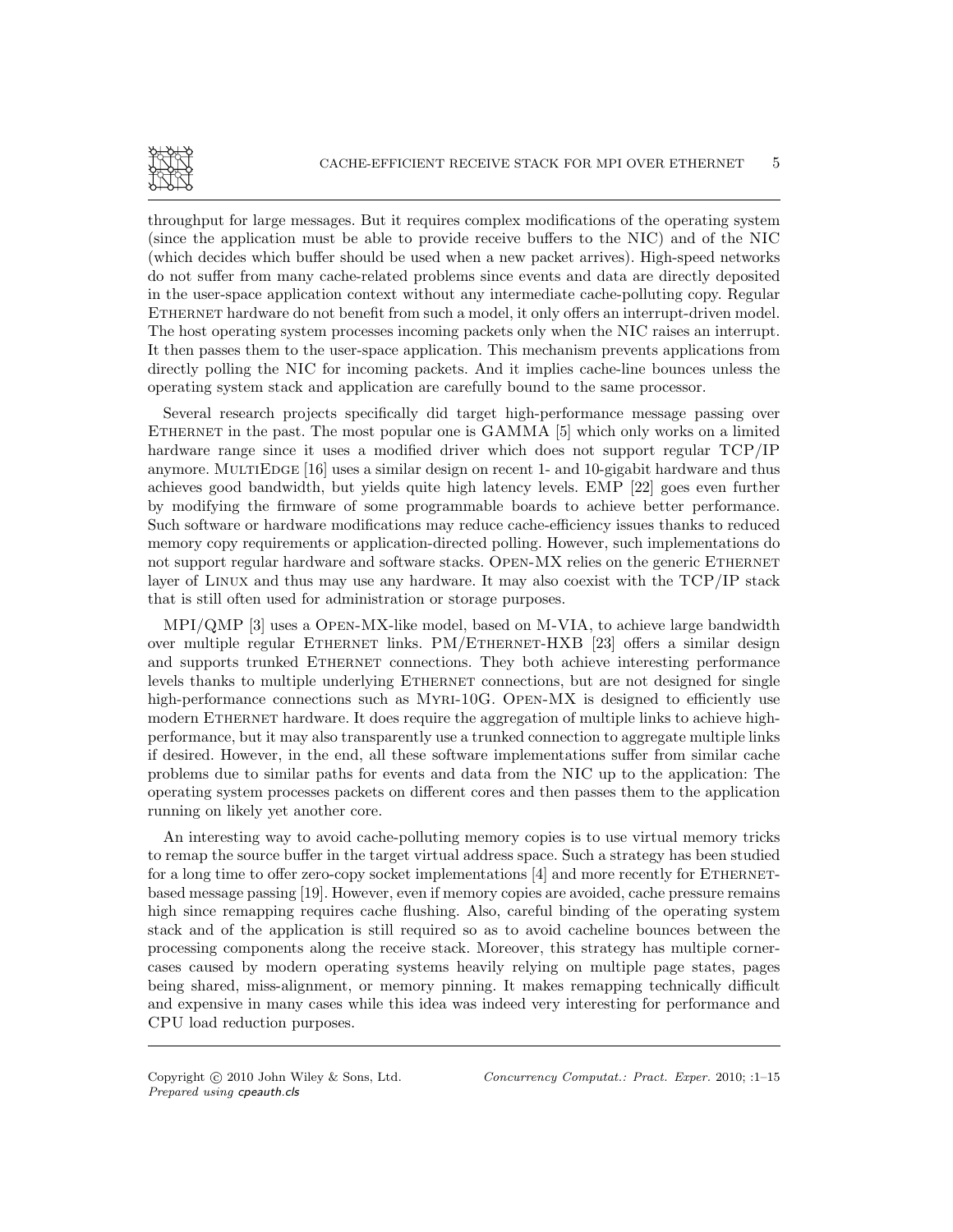

Some ETHERNET-specific hardware optimizations have been developed in the context of IP networks, but they were not designed for HPC. Advanced NICs now enable the offload of TCP fragmentation/re-assembly (TSO and LRO) to decrease the packet rate in the host [13]. But this work does not apply to message-based protocols such as Open-MX and does not improve cache efficiency. Another famous recent innovation is multiqueue support [25]. This packet filtering facility in the NIC enables interesting receive performance improvement for IP thanks to a better understanding of the location of the receive stack in the host. We look further at this idea in the following sections.

## 2.3. Proposal

The cache-efficiency of the receive stack is significantly related to the actual hardware and software implementation since features such as zero-copy and application-directed polling reduce cache utilization. However, all message passing stacks implemented on top of the generic ETHERNET layer such as OPEN-MX suffer from similar cache issues since packets are processed in the driver on any core (with possible concurrent accesses) and then passed to the user-space application that likely runs on another core. We propose a study of this problem in the context of Open-MX.

A simple way to avoid concurrent accesses in the driver is to bind the interrupt to a single core. However, the chosen core will be overloaded, causing an availability imbalance between cores. Moreover, all processes running on other cores will suffer from cache-line bounces in their shared ring since they would compete with the chosen core. In the end, this solution may only be interesting for benchmarking purposes with a single process per node (see Section 4).

As explained above, the study of cache-efficiency in the context of TCP/IP led to the emergence of hardware multiqueue support. Several modern NICs have the ability to split the incoming packet flow into several queues [25] with different interrupts. By filtering packets depending on their IP connection and binding each queue to a single core, it is possible to ensure that all packets of a connection will be processed by the same core. It prevents many cache-line bounces in the host receive stack.

We propose in this article to study the addition of OPEN-MX-aware multiqueue support. Such a feature is becoming widely available in recent 1- or 10-gigabit NICs. We expect to improve the cache-efficiency of our receive stack by guarantying that all packets going to the same endpoint are processed on the same core. To improve performance even further, we then propose to bind the target user-process to the core where the endpoint queue is processed. It will make the whole OPEN-MX receive stack much more cache-friendly. This idea goes further than existing IP implementations where the cache-efficiency property is not transferred to the application.

The intent of this work is also to demonstrate that very simple hardware features may bring interesting performance improvements. While complex hardware features have been proposed to improve networking in HPC (for instance zero-copy or application polling support), our hardware modifications are very simple and should be applicable to many legacy NICs. The Open-MX specific support will be Stateless and based on existing multiqueue support, with a new dedicated packet filtering strategy.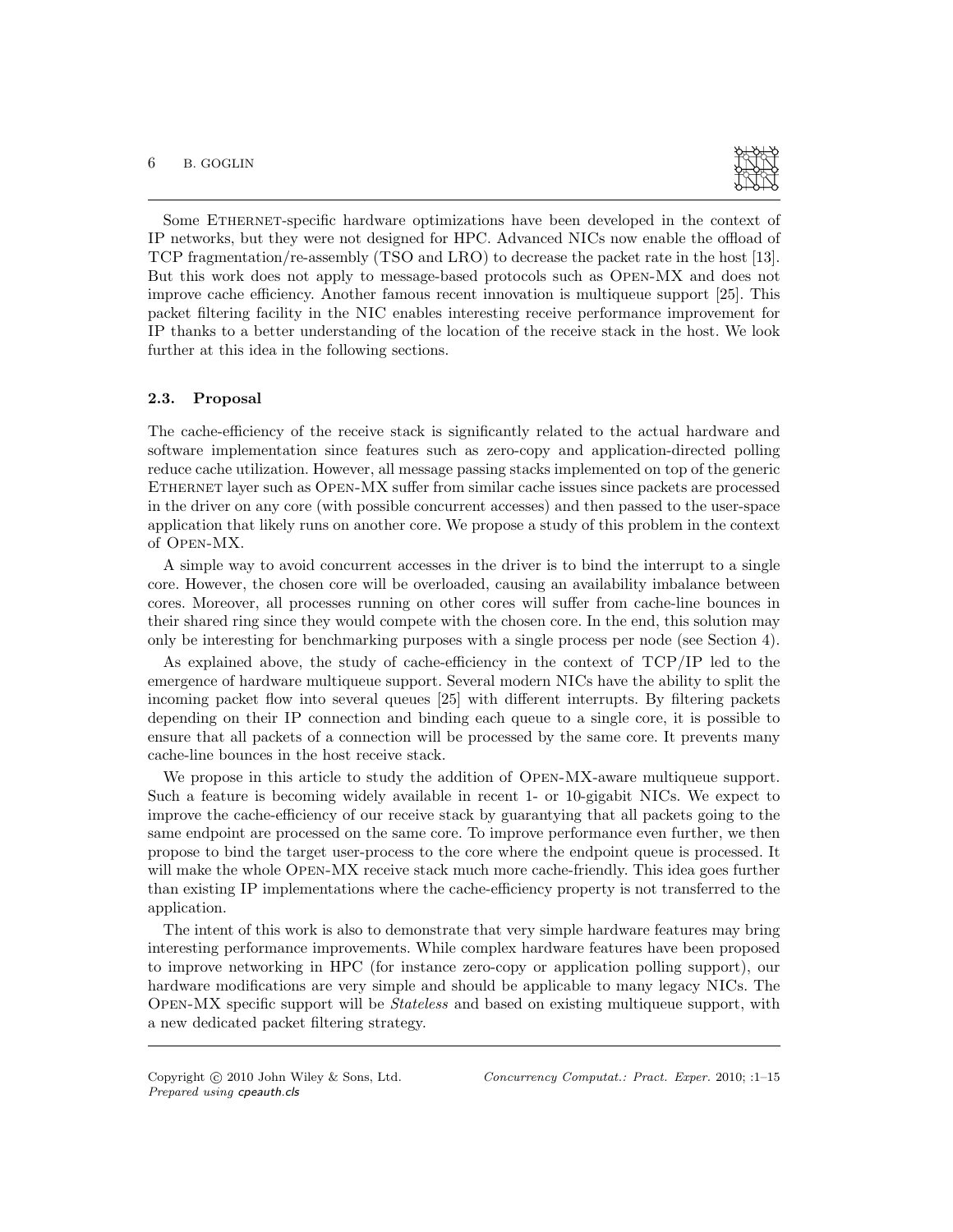

# 3. DESIGN OF A CACHE-FRIENDLY OPEN-MX RECEIVE STACK

We now detail our design and implementation of a cache-friendly receive stack in OPEN-MX thanks to the addition of dedicated multiqueue support in the NIC and the corresponding user process binding facility.

# 3.1. Open-MX-aware Multiqueue Ethernet support

Hardware multiqueue support is based on the driver allocating one MSI-X interrupt vector (similar to an IRQ line) and one ring per receive queue. Then, for each incoming packet, the NIC decides which receive queue should be used [25]. The IP traffic is dispatched into multiple queues by hashing each connection into a queue index. This idea improves performance by having multiple packets from the same connection be processed together, thus improving locality.

The Open-MX multiqueue support is actually very simple because hashing its packets is easy. Indeed, the same communication channel (*endpoint*) is used to communicate with many peers, so only the local endpoint identifier has to be hashed. Therefore, the NIC only has to convert the 8-bit destination endpoint identifier into a queue index. Considering the slowness of NIC processors, this conversion is much more simple than hashing IP traffic where many connection parameters (source and destination, port and address) have to be involved in the hash function. This model is summarized in Figure 3(b).

All packets for the same destination endpoint are now placed in the same receive queue, the processing of each endpoint channels may be dispatched to different cores. The next step towards a cache-friendly receive stack is to bind each process to the core which handles the receive queue of its endpoint.

# 3.2. Multiqueue-aware Process Binding

Now that the receive handler is guaranteed to always run on the same core for all packets of the same endpoint, we discuss how to have the application run there as well. One solution would be to move the receive queue near the target process when it actually opens the corresponding endpoint. However, moving receive queues depending on process placement may easily break their load-balance, causing multiqueueIP performance to decrease. Since Open-MX was designed to coexist with the IP stack, the binding of all queues has to remain managed globally and independently of the process placement.

We have chosen the opposite solution: keep receive queues bound as usual (one queue per core) and make Open-MX applications migrate on the right core. Therefore, when an application opens an endpoint, the Open-MX library will bind it near the corresponding receive queue as depicted on Figure 3(b) and explained in the next section. Since most high-performance computing applications place one process per core, and since most MPI implementations use a single endpoint per process, we expect each core to be used by a single endpoint. In the end, each receive queue will actually be used by a single endpoint as well. It makes the whole model very simple.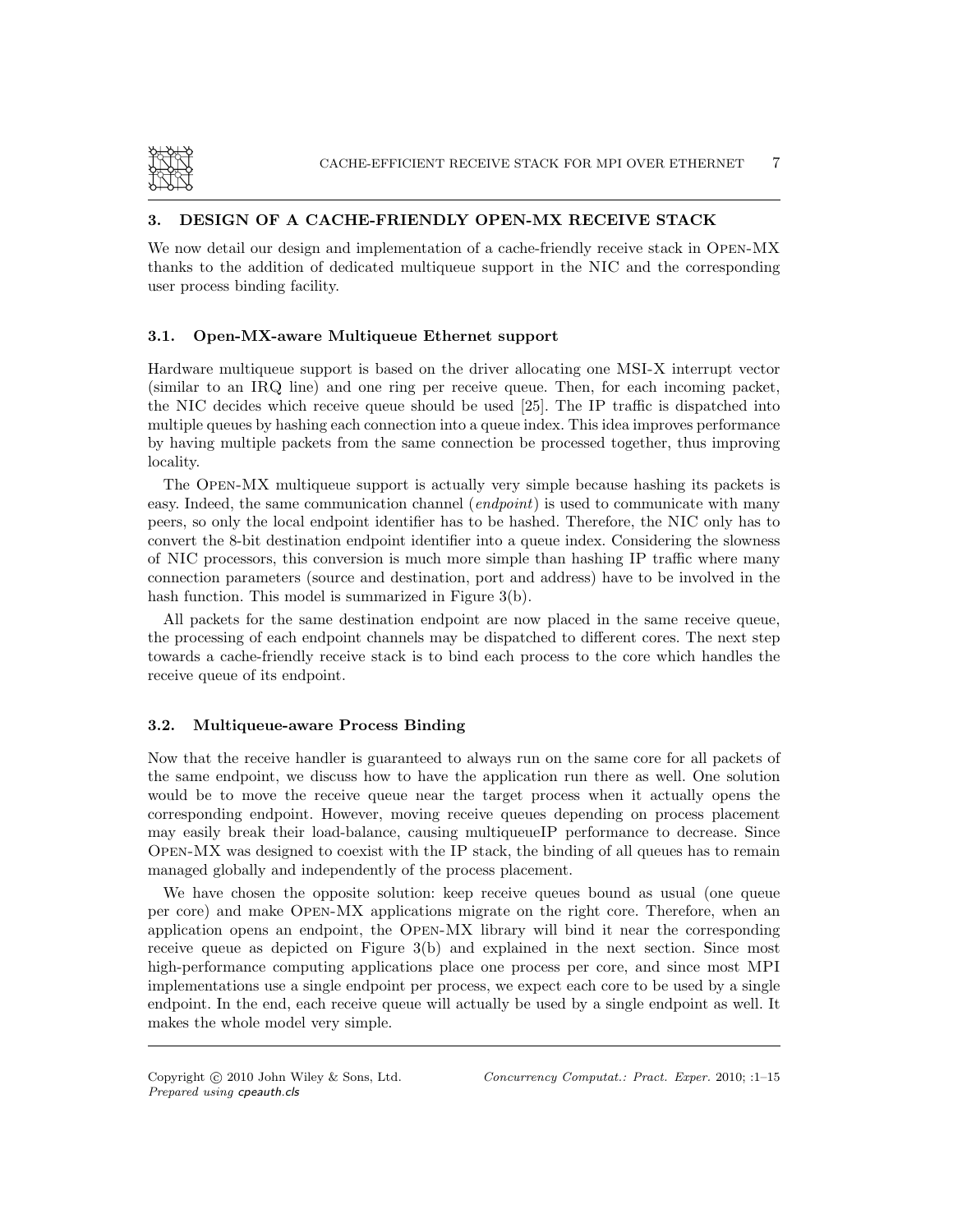

**Queue Retrieve** 

**Driver**

**Endpoint #2 Packet for**

**MSI−X#2 to Core#2**



(a) Round-Robin Single-Interrupt: the interrupt goes to any core while the application may run somewhere else.

(b) Open-MX-aware Multiqueue: the NIC raises the MSI-X interrupt corresponding to the core where the application runs.

**Handler Interrupt**



Additionally, this model enables the pre-warming of processor caches with incoming packets thanks to INTEL *Direct Cache Access* [14]. This strategy would further improve performance by avoiding cache misses when the receive handler starts processing a new packet, but we did not have any DCA-enabled machine to test it.

#### 3.3. Implementation

We implemented this model in the OPEN-MX stack with MYRICOM MYRI-10G NICs as an experimentation hardware. We have chosen this board because it was one of the very first NICs with multiqueue receive support. It also enables comparisons with the MX stack which may run on the same hardware (with a different firmware and software stack that was designed for MPI).

We implemented the proposed modification in the myri10ge firmware by adding our specific packet hashing. It decodes native Open-MX packet headers to find out the destination endpoint number as specified in the MX wire specifications. Once the ETHERNET driver has been setup with one receive queue per core as usual, each endpoint packet flow is sent to a single core.

Meanwhile, we added to the myri10ge driver a routine that returns the MSI-X interrupt vector that will be used for each Open-MX endpoint. When Open-MX attaches an interface whose driver exports such a routine, it gathers all interrupt affinities (the binding of the receive queues). Then, it provides the Open-MX user-space library with binding hints when it opens an endpoint. Applications are thus automatically migrated onto the core that will process their packets. It makes the whole stack more cache-friendly, as described on Figure 3(b).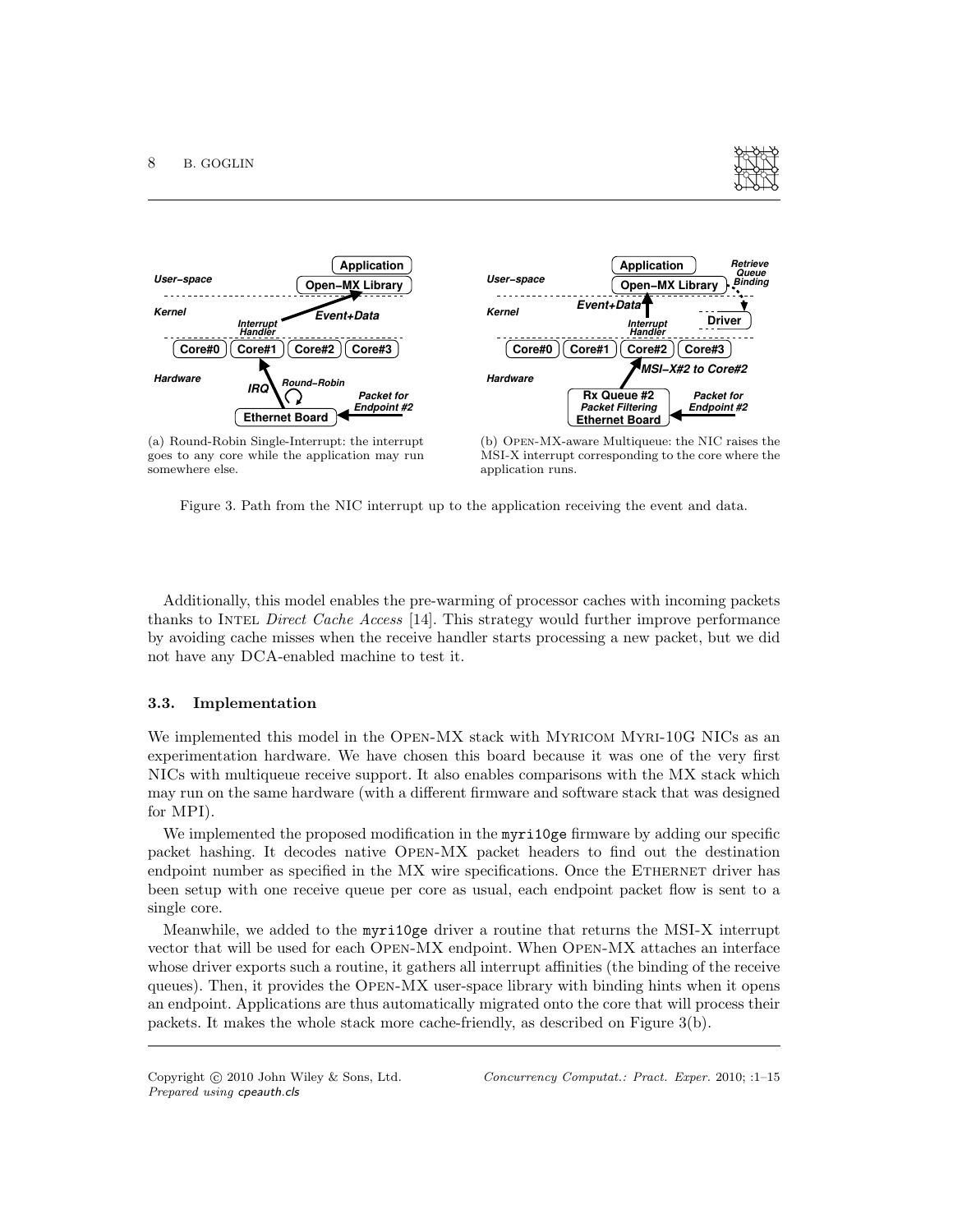



Figure 4. Processors and caches in the experimentation platform (OS-numbered).

# 4. PERFORMANCE EVALUATION

We now present a performance evaluation of our model. After describing our experimentation platform, we will detail micro-benchmarks and application-level performance.

# 4.1. Experimentation Platform

Our experimentation platform is composed of 2 machines with 2 Intel Xeon E5345 quad-core Clovertown processors (2.33 GHz). These processors are based on 2 dual-core sub-chips with a shared L2 cache as described in Figure 4. It implies 4 possible process/interrupt bindings : on the same core (SC), on a core sharing a cache (S\$), on another core of the same processor (SP), and on another processor (OP).

These machines are connected with MYRI-10G interfaces running in ETHERNET mode with our modified myri10ge firmware and driver. We use Open MPI 1.2.6 [9] on top of Open-MX 0.9.2 with LINUX kernel 2.6.26. The MPI ping-pong latency on this setup is close to  $10 \,\mu s$  (8  $\mu s$ ) with a native OPEN-MX ping-pong). It may also achieve 9 out the raw 10-gigabit/s line-rate when enabling  $I/OAT$  copy offload [11].

# 4.2. Impact of Binding on Micro-Benchmarks

Table I presents the latency and throughput of Intel MPI Benchmark [15] Pingpong depending on the process and interrupt binding. Three key results have to be noticed. First, it shows that the original model (with a single interrupt dispatched to all cores in a roundrobin manner) is slower than any other model, due to cache-line bounces. Indeed, consecutive packets are never processed by the same core in the operating system. So the endpoint and pull handle descriptors keep moving from one cache to another. Additionally, the user-space application is running on a single core, so seven out of eight packets on average have to move from one cache to another when being delivered to user-space by the driver.

Secondly, when binding the single interrupt to a single core, the best performance is achieved when the process and interrupt handler share a cache but do not actually use the same core. Indeed, this case reduces the overall latency thanks to cache hits in the receive stack, while it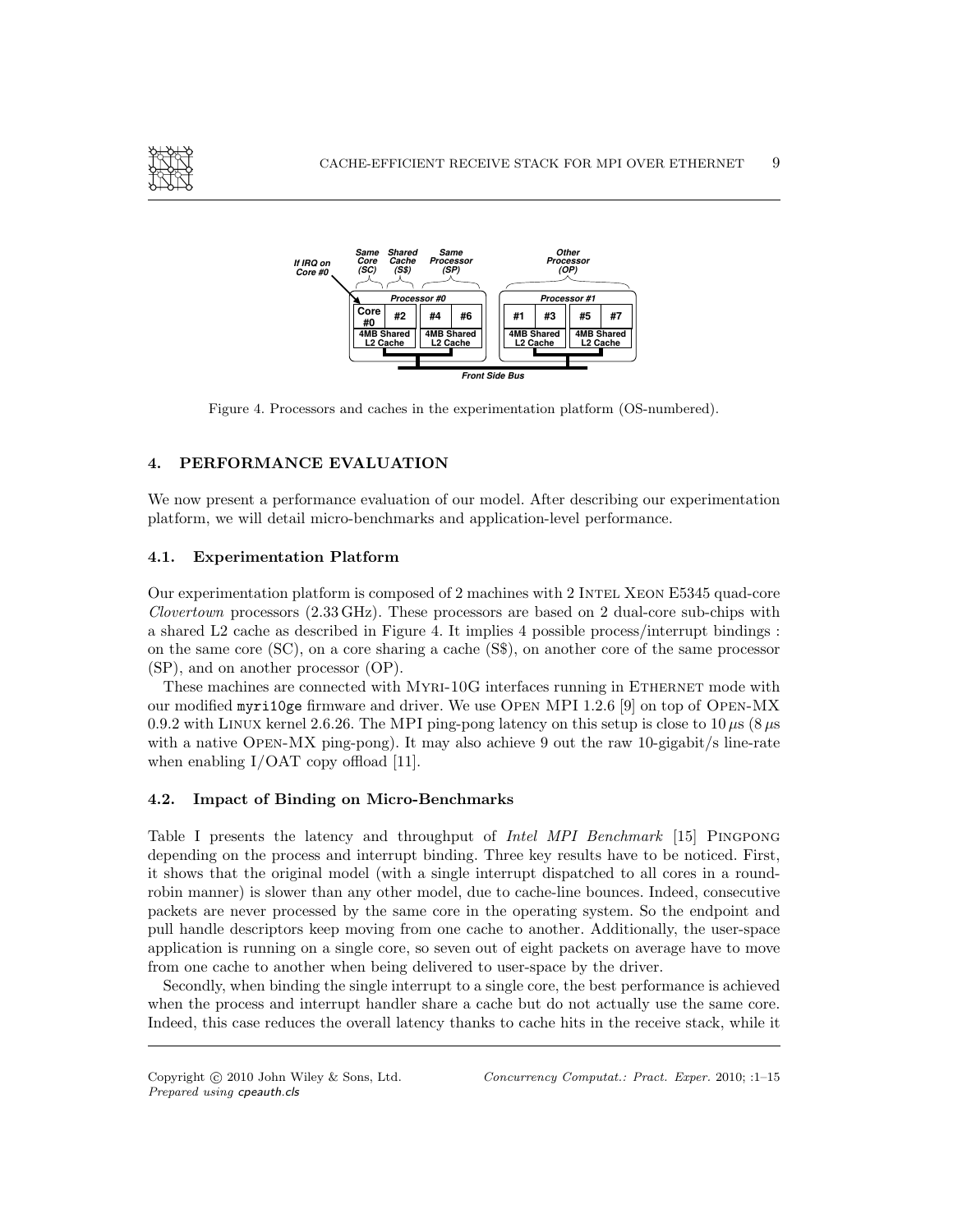

| Metric                      | Binding                                                          |                                                   | S\$                                     | SP                                      | OΡ    |
|-----------------------------|------------------------------------------------------------------|---------------------------------------------------|-----------------------------------------|-----------------------------------------|-------|
| 0 byte latency              | Round-Robin Single IRQ<br>Single IRQ on core $\#0$<br>Multiqueue | 10.96                                             | 9.34                                    | $\simeq 11.4 \,\mu s$<br>10.32<br>10.10 | 10.25 |
| 4 MB throughput             | Round-Robin Single IRQ<br>Single IRQ on core $\#0$<br>Multiqueue |                                                   | $\simeq 646$ MiB/s<br>723<br>721<br>707 |                                         | 714   |
| $4 MB$ throughput $(I/OAT)$ | Round-Robin Single IRQ<br>Single IRQ on core $\#0$<br>Multiqueue | $\simeq 905$ MiB/s<br>1048<br>1059<br>1056<br>965 |                                         | 1026                                    |       |

Table I. IMB Pingpong performance depending on process and IRQ binding.

prevents the user-space library and interrupt handler from competing for the same core. This configuration is optimal when benchmarking a single process per node but obviously is not applicable to real applications with one process per core.

Thirdly, multiqueue support achieves satisfying performance, but remains a bit slower than optimally bound single interrupt. It is related to the multiqueue implementation requiring more work in the NIC than the single interrupt firmware. This overhead is actually related to the generic multiqueue support in the firmware. Our Open-MX specific additions only bring a dozen lines of code and two logical tests. While being a bit slower than optimally bound single interrupt, this model however works with multiple processes per node, which is what real application actually require.

# 4.3. Idle Core Avoidance

The above results assumed that one process was running on each core even if only two of them were actually involved in the MPI communication. This setup has the advantage of keeping all cores busy. However, it may be far from the behavior of real applications where for instance disk I/O may put some processes to sleep and cause some cores to become idle. If an interrupt is raised onto such an idle core, it will likely be asleep because of power saving, and will thus have to wakeup before processing the packet. On modern processors, this wakeup overhead is several microseconds, causing the overall latency to increase significantly.

To study this problem, we ran the previous experiment with only one communicating process per node, which means 7 out of 8 cores are idle (they were busy waiting in a MPI barrier during the previous experiment). When interrupts are not bound to the right core † , it increases the latency from 11 up to  $15{\text -}20 \mu s$  and reduces the throughput by roughly  $20\%$ .

<sup>†</sup>Actually, a core only sleeps if the entire dual-core sub-chip is idle. So binding to the very next core works too.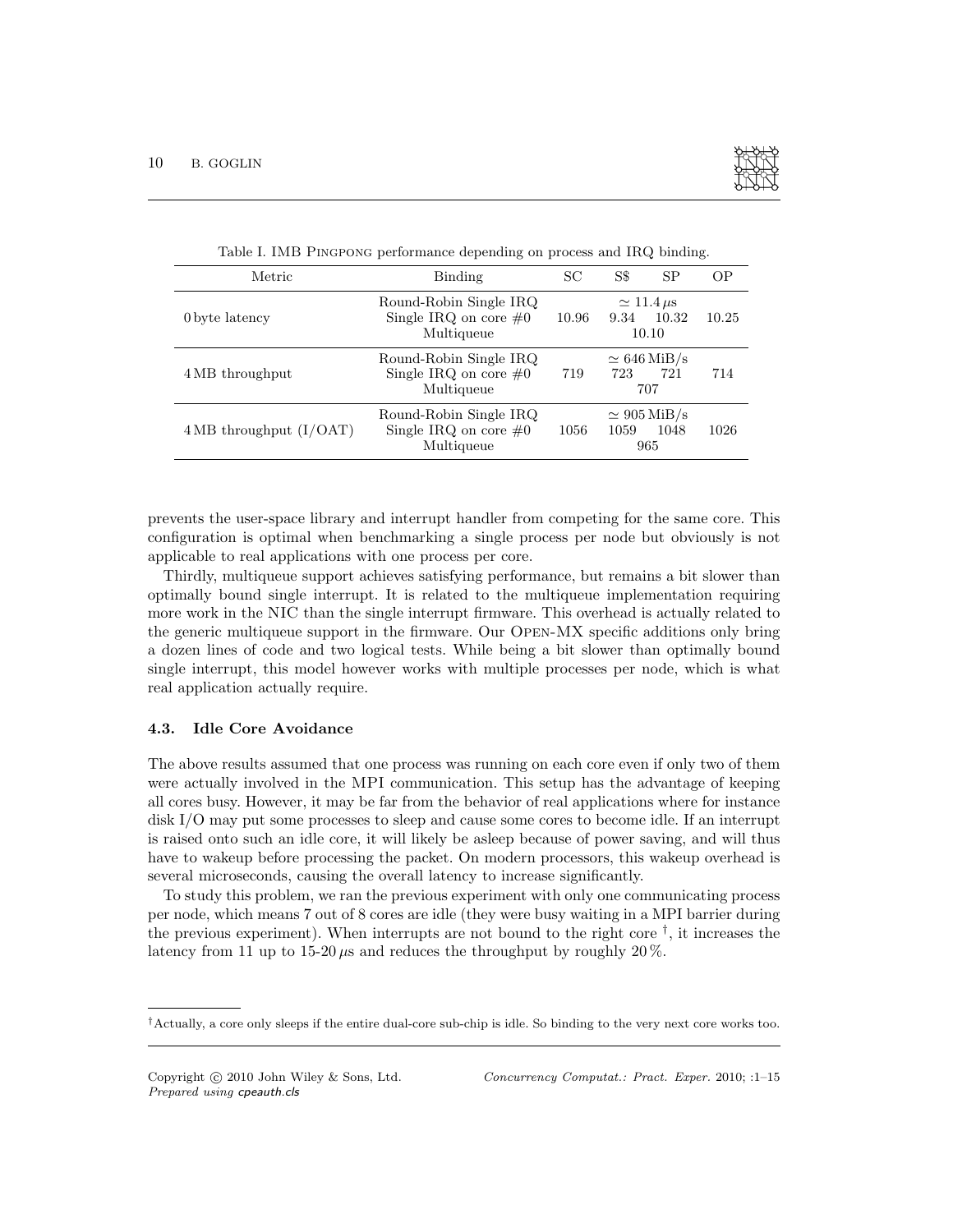

Table II. L2 cache misses (Kernel+User) during a ping-pong.

| Length       | Round-Robin IRQ     | IRQ on S\$          | IRQ on SC           |
|--------------|---------------------|---------------------|---------------------|
| 0B           | $29.80\% + 13.79\%$ | $29.70\% + 8.34\%$  | $11.47\% + 0.13\%$  |
| 128B         | $26.80\% + 17.90\%$ | $25.06\% + 23.05\%$ | $14.15\% + 0.51\%$  |
| $32$ kB      | $28.77\% + 17.71\%$ | $23.17\% + 29.32\%$ | $24.49\% + 22.56\%$ |
| 1 MB (I/OAT) | $27.7\% + 6.28\%$   | $36.9\% + 7.97\%$   | $25.20\% + 5.96\%$  |

This result is another justification of our idea to bind the process to the core that runs its receive queue. Indeed, if a MPI application is waiting for a message, the MPI implementation will usually busy poll the network. Its core will thus not enter any sleeping state. By binding the receive queue interrupt and the application to the same core, we guarantee that this busy polling core will be the one processing the incoming packet in the driver. It will be able to process it immediately, causing the observed latency to be much lower. All other cores that may be sleeping during disk I/O will not be disturbed by packet processing for unrelated endpoints. This result may even reduce the overall power consumption of the machine.

#### 4.4. Cache Misses

Table II presents the percentage of cache misses observed with PAPI [2] during a ping-pong depending on interrupt and process binding. Only L2 cache accesses are presented since the impact on L1 accesses appears to be lower, possibly because our overall workload is much larger than the 32 kB L1 caches.

The table first shows that the cache miss rate is dramatically reduced for small messages thanks to our multiqueue support. Running the receive handler (the kernel part of the stack) always on the same core divides cache misses in the kernel by 2. Binding the target application (the user part of the stack) to the same core further reduces user-space cache misses by a factor of up to 100.

Cache misses are not improved for 32 kB message communication. This behavior is caused by the number of copies that are involved on the receive path. Indeed, one drawback of the current Open-MX implementation up to 32 kB messages is the matching of MPI messages in user-space: it requires one copy from the kernel inside the shared ring and another copy back from the ring into the application destination buffer. These copies cause too many cache pollution, which prevents our cache efficiency improvements from being visible.

Very large messages with I/OAT copy offload do not involve any data copy in the receive path. Cache misses are thus mostly related to concurrent accesses to the endpoint and pull handles in the driver. We observe a slightly decreased cache miss rate thanks to proper binding. But the overall rate remains high, likely because it involves some code-paths outside of the Open-MX receive stack (rendezvous handshake in user-space, send stack, ...) which are expensive for large messages.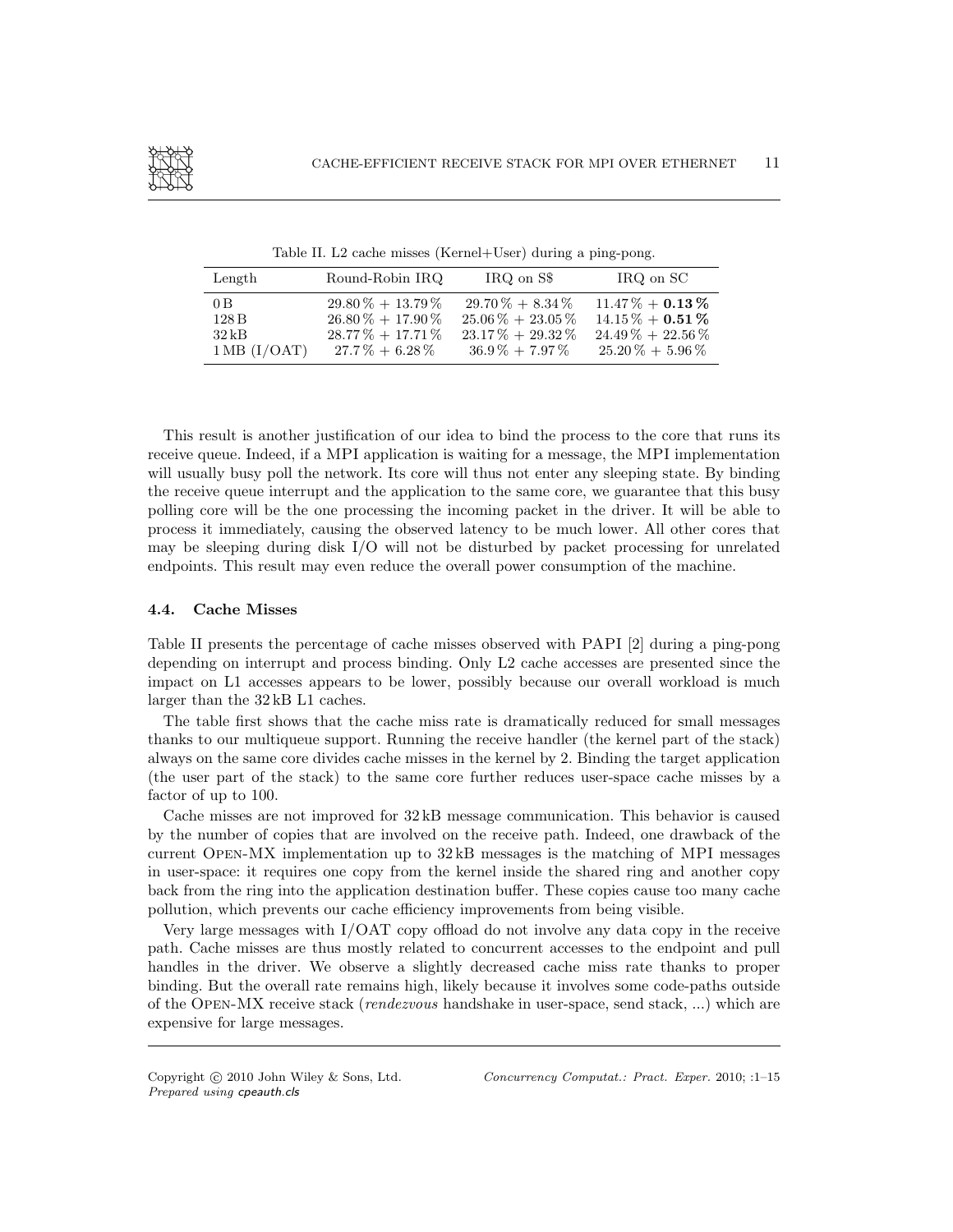



Figure 5. IMB ALLTOALL relative execution time depending on interrupt binding and multiqueue support, compared with the native MX stack.

#### 4.5. Collective Communication

After demonstrating that our design improves cache-efficiency without strongly disturbing micro-benchmark performance, we now focus on complex communication patterns by first looking at collective operations. We ran IMB ALLTOALL between our nodes with one process per core. Figure 5 presents the execution time compared to the native MX stack, depending on interrupt and receive queue binding. It shows that using a single receive queue results in worse performance than our multiqueue support. As expected, binding this single interrupt to a single core decreases the performance as soon as the message size increases since the load on this core becomes the limiting factor.

When multiqueue support is enabled, the overall ALLTOALL performance is on average 1.3 better. It now reaches less than  $150\%$  of the native MX stack execution time for very large messages when I/OAT copy offload is enabled. Moreover, our implementation is even able to outperform MX near 4 kB message sizes‡ .

This result reveals that our implementation achieves its biggest improvement when the communication pattern becomes larger and more complex (collective operation with many local processes). We think it is caused by such patterns requiring more data transfer within the host and thus making cache-efficiency more important.

<sup>‡</sup>Open-MX mimics MX behavior near 4 kB. This message size is a good compromise between smaller sizes (where the big ETHERNET latency matters) and larger messages (where intensive memory copies may limit performance).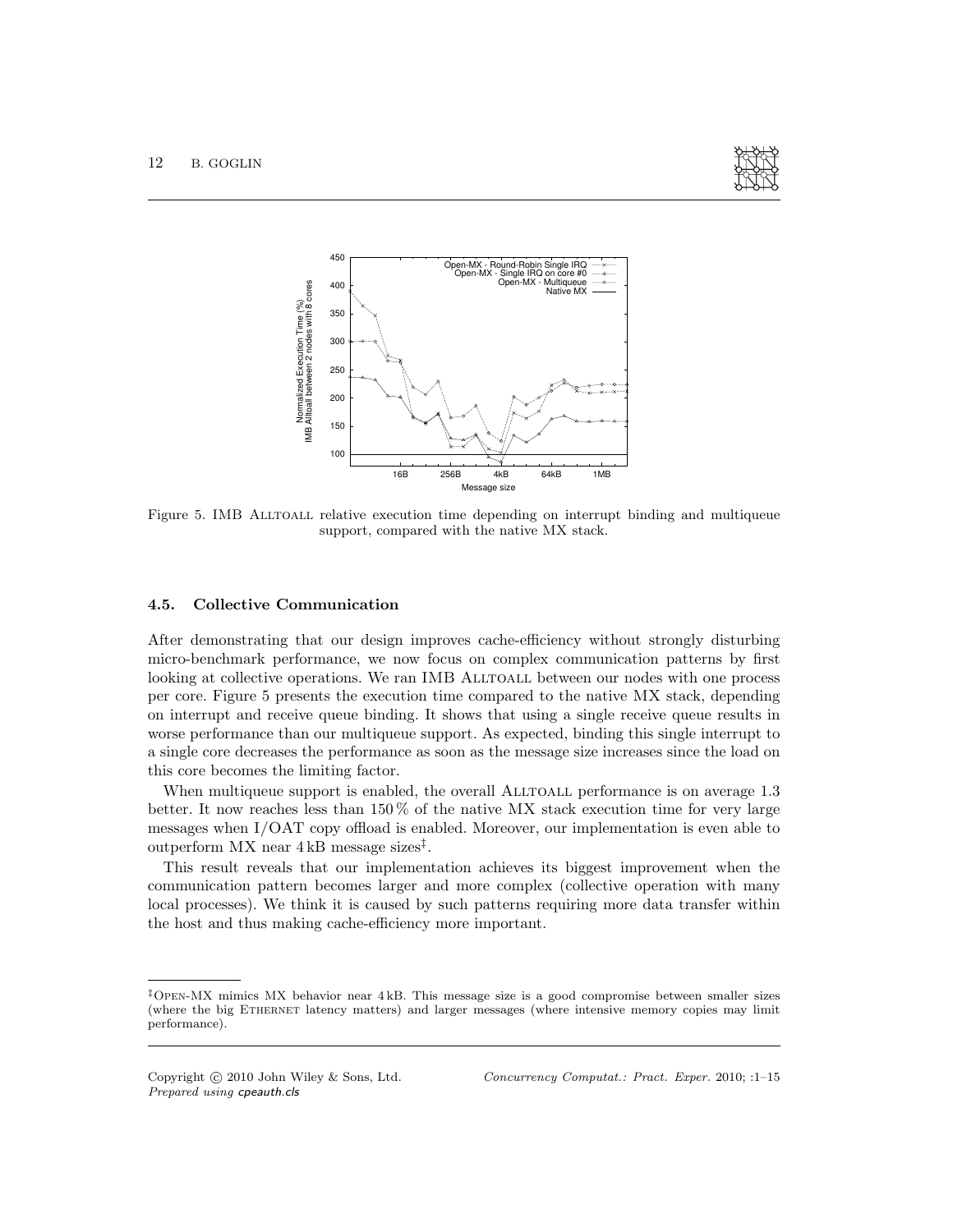

|            | Single IRQ<br>Round-Robin | Single IRQ<br>on Single core | Multiqueue | Performance<br>Improvement | ΜХ      |
|------------|---------------------------|------------------------------|------------|----------------------------|---------|
| cg.B.16    | 34.62 s                   | 34.32 s                      | 33.68 s    | $+2.8\%$                   | 32.23 s |
| mg.B.16    | 4.14s                     | 4.19 s                       | 4.02 s     | $+2.9\%$                   | 3.93 s  |
| ft.B.16    | 22.80 s                   | 23.06 s                      | 21.34 s    | $+6.8\%$                   | 19.61 s |
| is.B.16    | 11.84 s                   | 10.83 s                      | 1.25s      | $\times 8.5$               | 1.33 s  |
| $i$ s.C.16 | 14.69 s                   | 14.17s                       | 5.62 s     | $\times 2.6$               | 6.30 s  |

Table III. NAS Parallel Benchmark execution time and improvement.

#### 4.6. Application-level Performance

Table III presents the execution time of some NAS Parallel Benchmarks [1] between our two 8-core hosts. Most programs show a few percents performance improvement thanks to our work. This impact is limited by the fact that these applications are not highly communication intensive. IS (which performs many large message communications) shows an impressive speedup (8.5 for class B, 2.6 for class C). Thanks to our multiqueue support, IS is now even faster on Open-MX than on MX. We feel that such a huge speedup cannot be only related to the efficiency of our new implementation. It is likely also caused by poor performance of the initial single-queue model because of very poor cache efficiency Indeed, looking at cache miss rates confirms that they are dramatically reduced by our multiqueue implementation, by a factor of about 11 on IS. It is again worth noticing that using a single interrupt bound to a single core sometimes decreases performance. As explained earlier, this configuration should only be preferred for micro-benchmarking with very few processes per node.

## 5. CONCLUSION AND PERSPECTIVES

While HPC networking relies on complex hardware features such as zero-copy, ETHERNET remains simple. The Open-MX message passing stack achieves interesting performance on top of it without benefiting from advanced features in the networking hardware. This paper presents a study of the cache-efficiency of the Open-MX receive stack.

We looked at the binding of interrupt processing in the driver and of the library in user-space. We proposed the extension of the existing IP hardware multiqueue support which assigns a single core to each connection. It prevents shared data structures from being concurrently accessed by multiple cores. Open-MX specific packet hashing has been added into the official firmware of Myri-10G boards§ so as to associate a single receive queue with each communication channel. Secondly, we further extended the model by enabling the automatic

<sup>§</sup>Available in the official myri10ge firmware since version 1.4.33.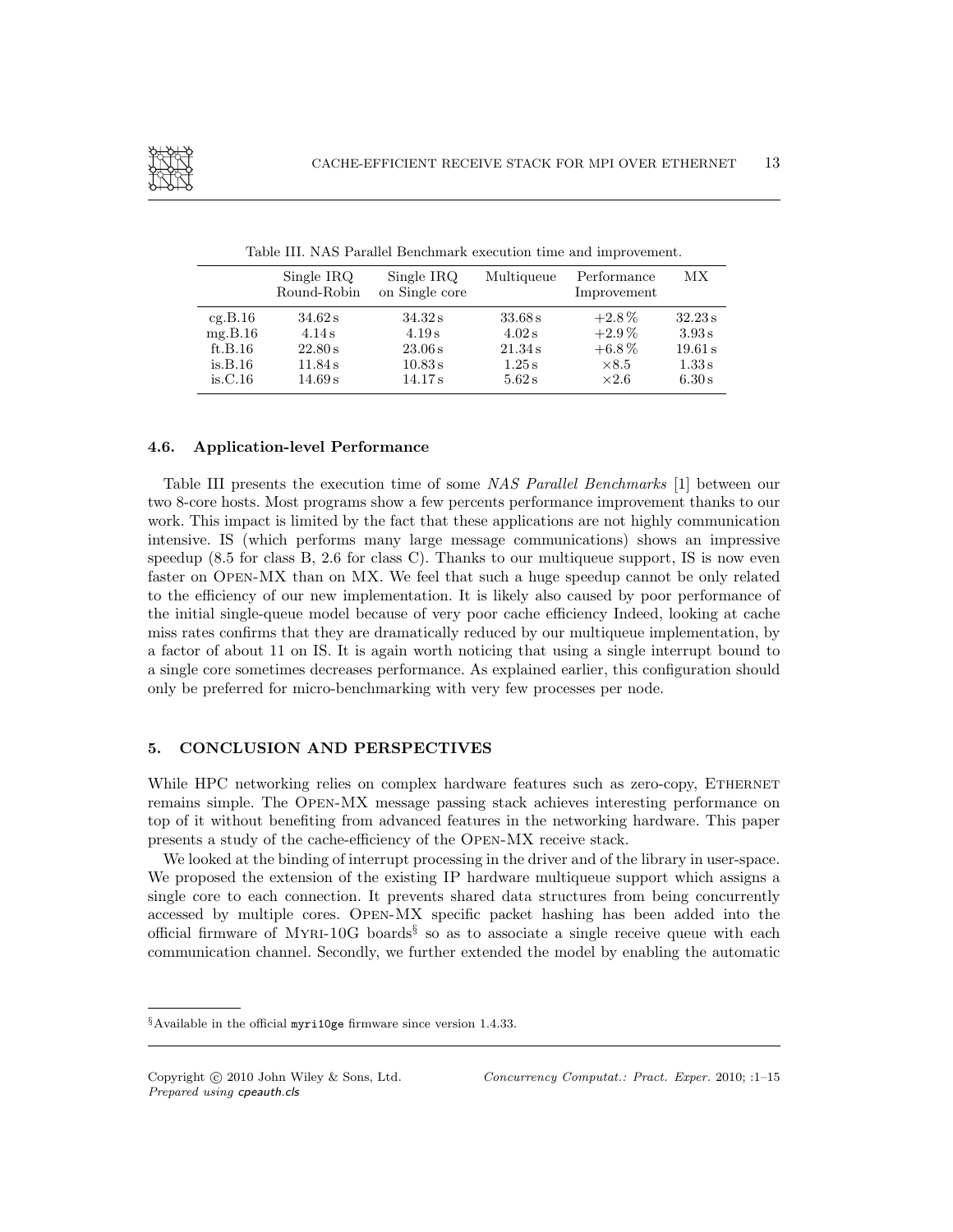

binding of the target end application to the same core. Therefore, there are fewer cache-line bounces between cores from the interrupt handler up to the target application.

Performance evaluations first shows that the usual single-interrupt based model may achieve very good performance when using a single task and binding it so that it shares a cache with the interrupt handler. However, as soon as multiple processes and complex communication patterns are involved, the performance of this model suffers, especially from load imbalance between the cores. Using a single-interrupt scattered to all cores in a round-robin manner distributes the load but it shows limited performance due to many cache misses.

Our proposed multiqueue implementation distributes the load as well. It also offers satisfying performance for simple benchmarks. Moreover, binding the application near its receive queue further improves the overall performance thanks to fewer cache misses occurring on the receive path and thanks to the target core being ready to process incoming packets. Communication intensive patterns reveal a large improvement since the impact of cache pollution is larger when all cores and caches are busy. Open-MX is now even able to perform faster than the native MX stack in some cases. We observe more than  $30\%$  of improvement for ALLTOALL operations, while the execution time of the communication intensive NAS parallel benchmark IS is reduced by a factor of up to 8.

These results demonstrate that very simple hardware features enable significant performance improvement. Indeed, multiqueue support is becoming a standard feature that many NIC now implement. Our implementation is Stateless and does not require any intrusive modification of the NIC or host, contrary to usual HPC innovations. Such features that can be easily implemented in legacy NICs, open a large room for improvement of message passing over ETHERNET networks.

#### ACKNOWLEDGEMENTS

We would like to thank Hyong-Youb Kim, Andrew J. Gallatin, and Loïc Prylli from Myricom, Inc. for helping us when modifying the myri10ge firmware.

#### REFERENCES

- 1. D. H. Bailey, E. Barszcz, J. T. Barton, D. S. Browning, R. L. Carter, D. Dagum, R. A. Fatoohi, P. O. Frederickson, T. A. Lasinski, R. S. Schreiber, H. D. Simon, V. Venkatakrishnan, and S. K. Weeratunga. The NAS Parallel Benchmarks. *The International Journal of Supercomputer Applications*, 5(3):63–73, Fall 1991.
- 2. S. Browne, J. Dongarra, N. Garner, G. Ho, and P. Mucci. A Portable Programming Interface for Performance Evaluation on Modern Processors. *The International Journal of High Performance Computing Applications*, 14(3):189–204, 2000.
- 3. Jie Chen, William Watson III, Robert Edwards, and Weizhen Mao. Message Passing for Linux Clusters with Gigabit Ethernet Mesh Connections. In *IPDPS'05: Proceedings of the 19th IEEE International Parallel and Distributed Processing Symposium (IPDPS'05) - Workshop 9*, Denver, CO, 2005.
- 4. H. K. Jerry Chu. Zero-Copy TCP in Solaris. In *Proceedings of the USENIX Annual Technical Conference*, pages 253–264, San Diego, CA, 1996.
- 5. Giuseppe Ciaccio and Giovanni Chiola. GAMMA and MPI/GAMMA on gigabitethernet. In *Proceedings of 7th EuroPVM-MPI conference*, pages 129–136, Balatonfured, Hongrie, September 2000.

*Prepared using* cpeauth.cls

Copyright c 2010 John Wiley & Sons, Ltd. *Concurrency Computat.: Pract. Exper.* 2010; :1–15